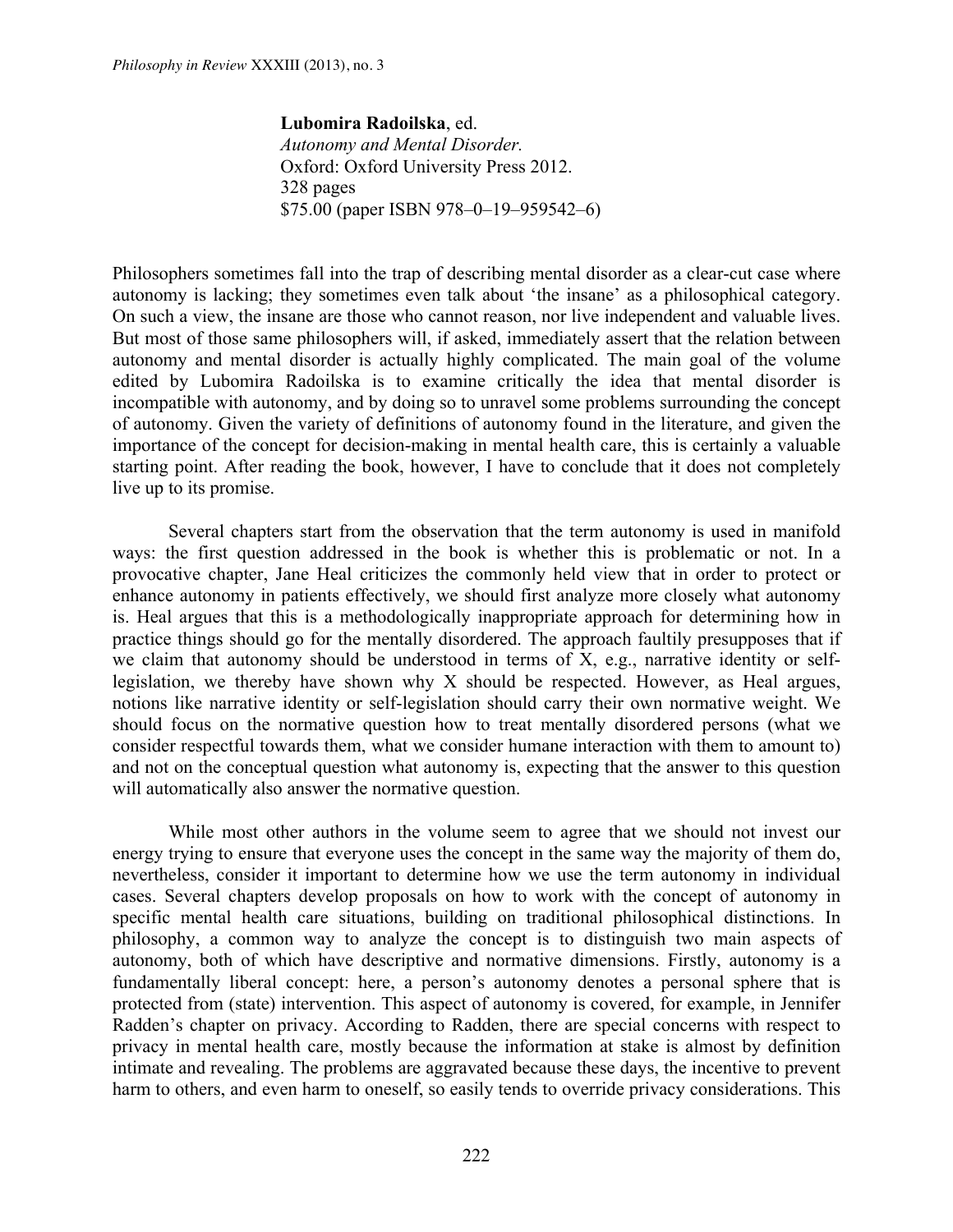points to a tension between the view that autonomy is an independent source of justification (a choice requires respect insofar as it is autonomous) and the idea that paternalism might at least sometimes be justified: that autonomous choice can be overruled by other normative considerations. Like Radden, Derek Bolton and Natalie Banner also focus on the liberal aspect of autonomy in their chapter, defining it as the freedom to engage in your own affairs without intervention. They argue that having a mental illness means that it is not possible to carry out one's intended actions, and that this constitutes an obstacle to the freedom to engage in one's own affairs. On their account, mental illness is thus an *internal* obstacle to liberal autonomy, in contrast to the external obstacles (such as for example oppression, confinement or brainwashing) that are usually at stake in discussions on liberal autonomy in political and moral philosophy.

Secondly, autonomy is also an agency concept: from this perspective, autonomy can be defined as the capacity for self-determination. Hallvard Lillehammer focuses specifically on the relation between the liberal and the agential aspects of autonomy. He argues that most people with mental illness do not have agent autonomy (i.e., they are not self-determining agents). According to Lillehammer, there are, however, various reasons for respecting liberal autonomy (understood as the value of not being interfered with), reasons that need not be related to the agency concept. Contrary to Lillehammer, Radoilska argues in her final chapter that mental disorder does not undermine agent autonomy or the capacity for self-determination: those who think so confuse autonomous action with effortless control. However, she argues that even in many everyday situations, autonomy is often not effortless at all but involves intricate forms of pre-commitment, comparable to Ulysses tying himself to the mast in order to be able to listen to the Sirens without falling into their trap. Radoilska argues that the challenges of self-control that psychiatric patients are confronted with do not fundamentally differ from those of healthy persons, and she discusses the important role advance directives can have for psychiatric patients in protecting their agent autonomy.

Most of the chapters focus on this aspect of autonomy, and address the question of the extent to which having a mental disorder undermines this capacity for self-determination. Different authors hold different views on how to understand such a capacity: the main point of disagreement is whether to see it as the capacity to reason in a certain way, where reasoning autonomously amounts to 'following the correct procedures', or whether it also involves seeing certain things as valuable, thus presupposing some specific notion of the good life. In the following, I will refer to these two positions as the procedural view and the value-laden view on agent autonomy. Depending on the approach one adopts, one might reach different answers to the question when intervention in a person's decision is justified.

Alfred Mele, for example, seems to rely on a procedural notion of agent autonomy, stating that it is based on the basic (and value-neutral) notion of free will. Unfortunately he does not apply his view to mental health care situations. By contrast, Jules Holroyd argues that it is impossible to bypass discussions on values when discussing autonomy in mental health care situations. His claim is that it is not possible to assess decisional capacity (a notion related to autonomy that plays a central role in British legislation) in a value-neutral way. He defends this claim by looking at the different criteria for decisional capacity used in the *Mental Capacity Act*. One criterion is the capacity to weigh information adequately; Holroyd argues convincingly that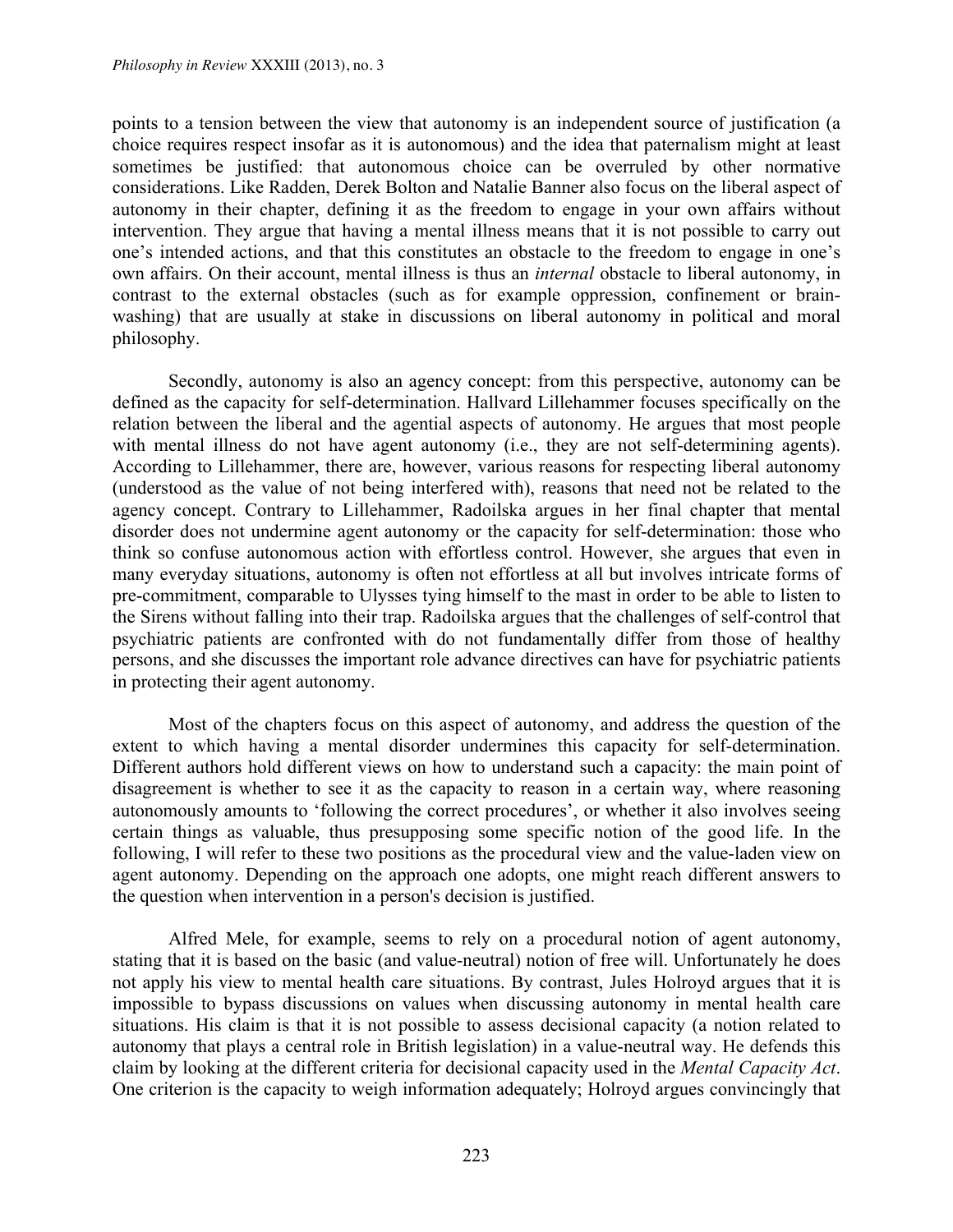assessments of this criterion must presuppose some substantial idea on which weighings are adequate or healthy and which are not. For example, someone who values 'being thin' higher than 'being alive' is generally thought not to 'adequately weigh information'. Assessing this capacity thus involves making an evaluative assessment, and this raises the question: are some weighings 'objectively' wrong? And to what extent should a person be able to justify the weighings he or she makes? An interesting issue Holroyd raises is that there is an asymmetry involved. We seem to require more justification from persons with unorthodox values than from persons with conventional values, even though both might be equally unreflective.

An important category of value-laden accounts of autonomy emphasizes the relational aspect of autonomy. Both the chapter by Grant Gillett and that by Guy Widdershoven and Tineke Abma develop a conception of autonomy that differs from the individualistic and value-neutral view of 'autonomy as self-determination' that is more or less the standard approach in health care. On their alternative views, autonomy should instead be understood as moral selfdevelopment. This kind of autonomy requires a relation between caregiver and patient that is characterized by support, dialogue, and deliberation. Widdershoven and Abma apply this idea to a case in forensic psychiatry, where it is not up to the patient whether he is treated or not. They argue that even in such cases, the patient can develop his or her autonomy by engaging in a therapeutic relation. Historically, this kind of view has been vulnerable to the objection that if becoming autonomous is a process of 'learning what's really important', this opens up room for manipulation of individuals by illegitimate moral or political norms. After all, it is unclear who gets to decide 'what's really important' and on what grounds. A therapist might be seen as a coach, but also as a tool of social oppression. Whereas the authors do mention this problem, they unfortunately do not solve or really address it.

This raises a more fundamental problem that comes back at several points in the book. What distinguishes those deviations we accept as individual idiosyncrasies from those we consider pathological? After all, many people will probably judge that a Jehovah's witness who refuses blood transfusion, because he evaluates spiritual purity higher than his life, is (next to maybe holding a false belief) making an inadequate value judgement. But few of us would consider this evidence that the Jehovah's witness is lacking the capacity for self-determination. We are much more inclined to ascribe such a lack in capacity to a patient with anorexia who judges being thin as more important than staying alive. So how should we deal with diverging intuitions regarding cases that are at least apparently similar? Unfortunately, none of the chapters deliver an original viewpoint on how to deal with this problem. They merely show that this is a highly complex issue that needs to be addressed. This is a more general weakness of the book as a whole from a philosophical viewpoint: many chapters end exactly at the point where things become conceptually interesting. The chapters do a good job in highlighting the philosophical difficulties that underlie everyday practical problems in mental health care, but they offer little by way of solutions to these conceptual difficulties. And this in turn makes it difficult to see how awareness of conceptual difficulties could help in addressing everyday problems.

An exemption to this is the chapter by Elizabeth Fistein, which offers both theoretical and practical insight by showing that different views on how to deal with a patient's wishes are grounded in different value theories: different views on what consitutes a good life. She discusses a case of woman with Alzheimer's disease who wishes to stay at home regardless of